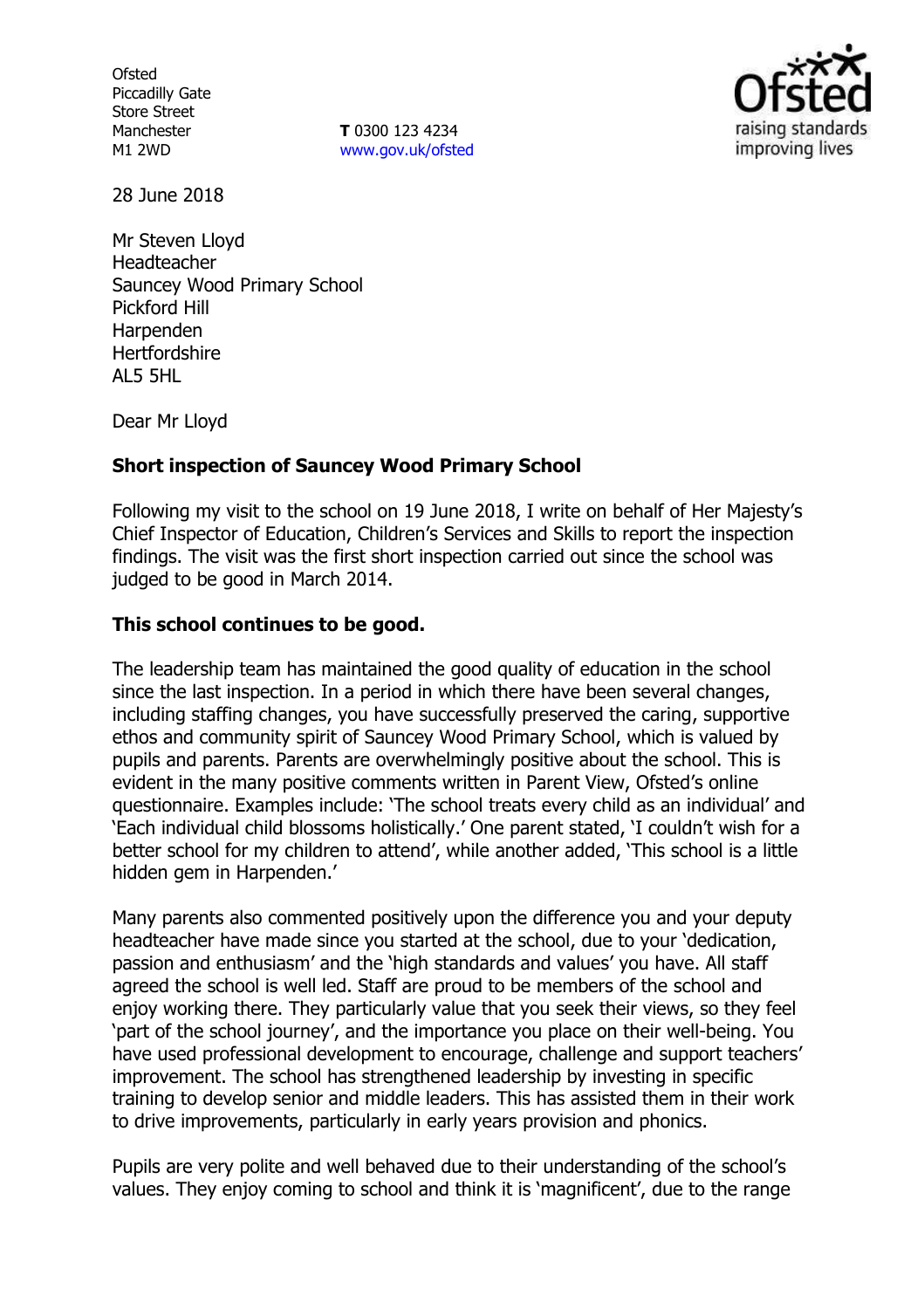

of interesting opportunities you provide. As a result, attendance has improved over recent years and is now broadly in line with the national average.

In collaboration with your leadership team and the governing body, you are addressing effectively the priorities identified in your school improvement plan. The previous inspection identified that work set lacked opportunities for pupils to use their knowledge of calculations to solve problems in mathematics. You have tackled this through improvements to the teaching, learning and assessment of mathematics across the school. Pupils now have a greater range of resources to support their understanding of calculation methods and apply this knowledge to real-life contexts. As a result, pupils' achievements in mathematics are improving across the school.

You took effective action to improve provision in the early years and correctly judge it now to be a strength of the school. This has been recognised by your recent achievements in gaining the local authority's early years quality standard gold award. Strong leadership in early years has ensured that children make good progress in their learning. The proportion of children reaching a good level of development has continued to rise and is above the national average. This is because staff ensure that expectations are high, routines are clear, and tasks are typically engaging and well matched to children's needs.

You recognise that there are still areas which need to improve. For example, you acknowledge that the most able pupils could make better progress in writing from their starting points. You also know that boys, across the school, are not making enough progress in reading, writing and mathematics. You rightly identify that differences remain between the achievement of disadvantaged pupils compared with that of other pupils nationally and that their attendance needs to improve further.

# **Safeguarding is effective.**

Leaders, including governors, have ensured that safeguarding is a priority of the school and all arrangements are fit for purpose. Leaders with responsibility for safeguarding undertake appropriate training. Staff receive up-to-date information through meetings they attend with leaders and regular training in safeguarding ensures that they are able to follow the school's procedures. The school's records are detailed and maintained well. They show where there has been involvement of support agencies, with actions followed up in a timely way. Pupils told me that they always feel safe and happy in school. They know that they have adults in school who will listen and help. Pupils define bullying accurately and state that it rarely happens in the school. E-safety is promoted well throughout the school, which ensures that pupils know how to stay safe online. Pupils explained to me that through personal development lessons and specific activities, such as Bikeability, they understand how to keep themselves safe in different situations. All parents who responded to Ofsted's online questionnaire, Parent View, agreed that their children are kept safe.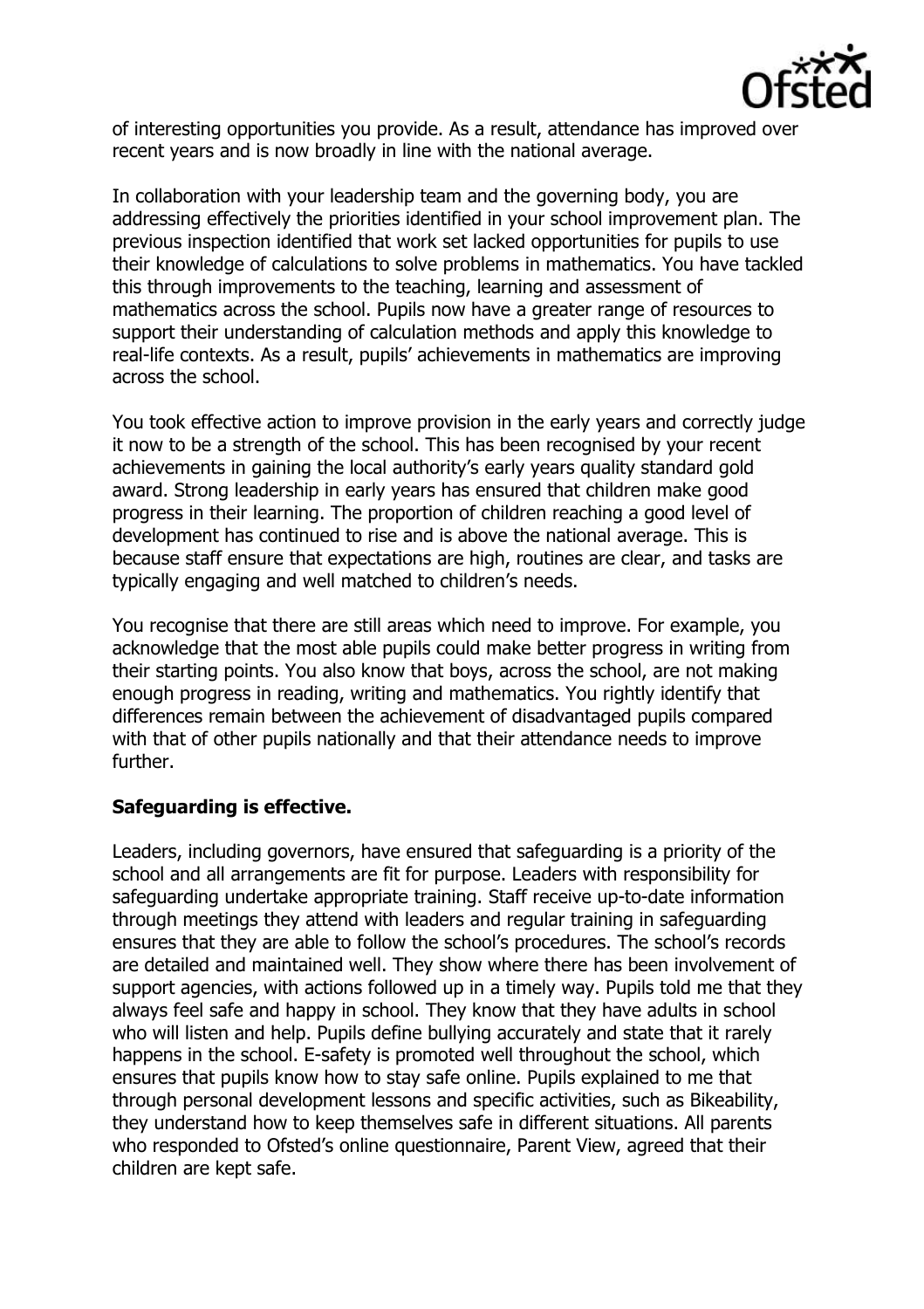

# **Inspection findings**

- $\blacksquare$  To confirm that the school remained good, one of my key lines of enquiry was about pupils' progress and attainment in writing across the school. This was because the school's published data shows that, at the end of each key stage, pupils' achievement in writing has been weaker than in reading and mathematics.
- Recently, you have focused on improving writing across the school, in particular by improving the teaching of grammar, punctuation and spelling. Pupils are using a variety of prompts on display to help them with their writing and say that the 'spelling flaps' have really helped them to spell words correctly. I found that pupils in all year groups have opportunities to produce extended pieces of writing to increase their writing stamina, for a range of purposes, audiences and text types. Current school information demonstrates that more pupils are making strong progress in writing. Even so, we agreed that not enough pupils, especially the most able, are writing at greater depth within the expected standard in Year 2 and Year 6.
- You have concentrated on improving the teaching of reading with the view that good readers will also become good writers. The profile of reading has risen in the school through the launch of the new library area, author visits and reading challenges which encourage more reading at home. Older pupils read to younger pupils, which has helped them to develop their own learning skills. Some pupils have attended a 'reading café', by invitation with their parents, to develop their reading skills.
- Children in early years have taken part in a 'story box' project to develop language skills, which has had a positive impact on reading and writing outcomes at the end of Reception. Appropriate training for staff in teaching phonics, and taking part in the local authority screening programme, has helped to increase the proportion of pupils reaching the expected standard in the phonics screening check in Year 1. The proportion is close to the national average.
- My second key line of enquiry was about boys' achievements across the school. Historically, boys achieve less well across the school in reading, writing and mathematics compared to other pupils nationally.
- You have taken decisive action since you met with boys to discuss their learning. You have adapted the curriculum to ensure that it includes themes which motivate the boys and considers their learning styles, such as providing more opportunities to use technology and learn outside. You have also installed an allweather outdoor running track so that pupils can take part in the 'daily mile' to improve their physical and mental well-being so that they are ready to learn. Pupils and parents agree that this is a great addition to improve learning. It is too early to provide evidence to show that these approaches are making a difference.
- $\blacksquare$  I also sought to establish how well disadvantaged pupils achieve. While the number of these pupils in each year group is small, you acknowledge they do not perform as well as other pupils in school and other pupils nationally. Pupils who are disadvantaged also attend school less often. As a consequence, you have ensured that disadvantaged pupils' progress and attainment are high priorities in your school improvement plan.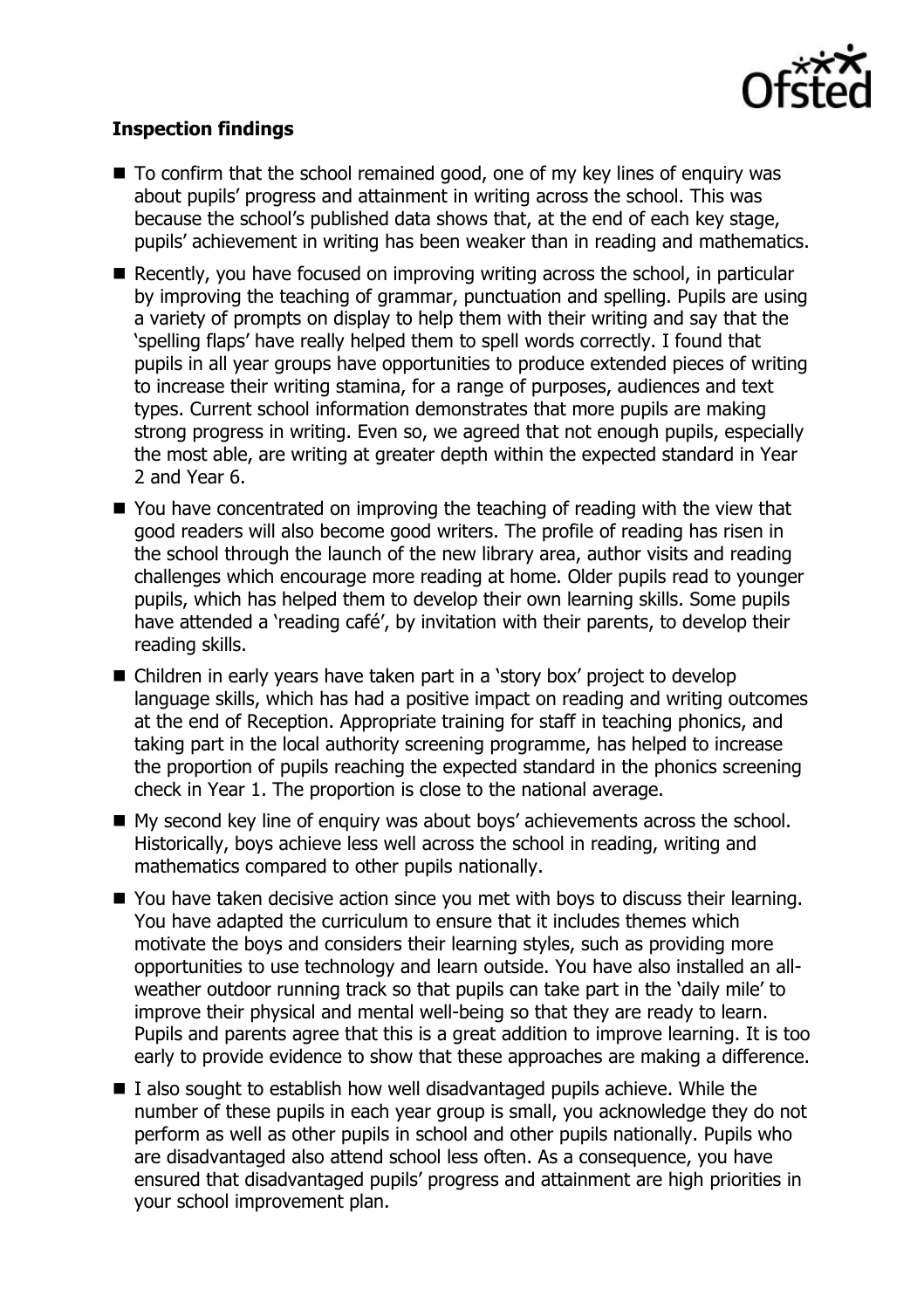

- You have recently appointed a new, experienced leader with responsibility for disadvantaged pupils. The leader has gained a good understanding of the barriers to learning that these pupils face through meeting with them. Using this information, she has developed a comprehensive report of how funding can be used effectively in the future and has begun to plan support that is well matched to their needs to enable these pupils to catch up quickly. She has also met with support staff to ensure that she utilises their strengths and can plan further training according to their needs. The new leader has begun to carefully track the progress that each pupil makes following an intervention, which demonstrates the impact it has had. These improvements are too recent to have had an impact on disadvantaged pupils' achievement.
- You have also focused on improving the attendance of disadvantaged pupils to ensure that they access the curriculum as fully as possible. Through a range of strategies, including attendance awards and meeting with families, the attendance rates have improved for some of these pupils. Disadvantaged pupils' attendance remains a priority.
- Finally, I evaluated how effectively leaders and governors deal with parental concerns and situations of poor behaviour and bullying. Leaders work hard to ensure a good partnership with parents. If an issue arises, leaders follow the school policies and procedures, seek advice if necessary and reflect on their practice. The very large majority of parents who responded to Ofsted's online questionnaire, Parent View, agreed that the school responds well to any concerns that they raise. Parents commented that all staff were very approachable and always listen.

### **Next steps for the school**

Leaders and those responsible for governance should ensure that:

- more pupils, especially the most able, write at greater depth within the expected standard by the end of Year 2 and Year 6
- **Dear** boys and disadvantaged pupils make good progress in reading, writing and mathematics so that their attainment is at least in line with that of other pupils nationally
- attendance for disadvantaged pupils improves.

I am copying this letter to the chair of the governing body, the regional schools commissioner and the director of children's services for Hertfordshire. This letter will be published on the Ofsted website.

Yours sincerely

Rachel Welch **Ofsted Inspector**